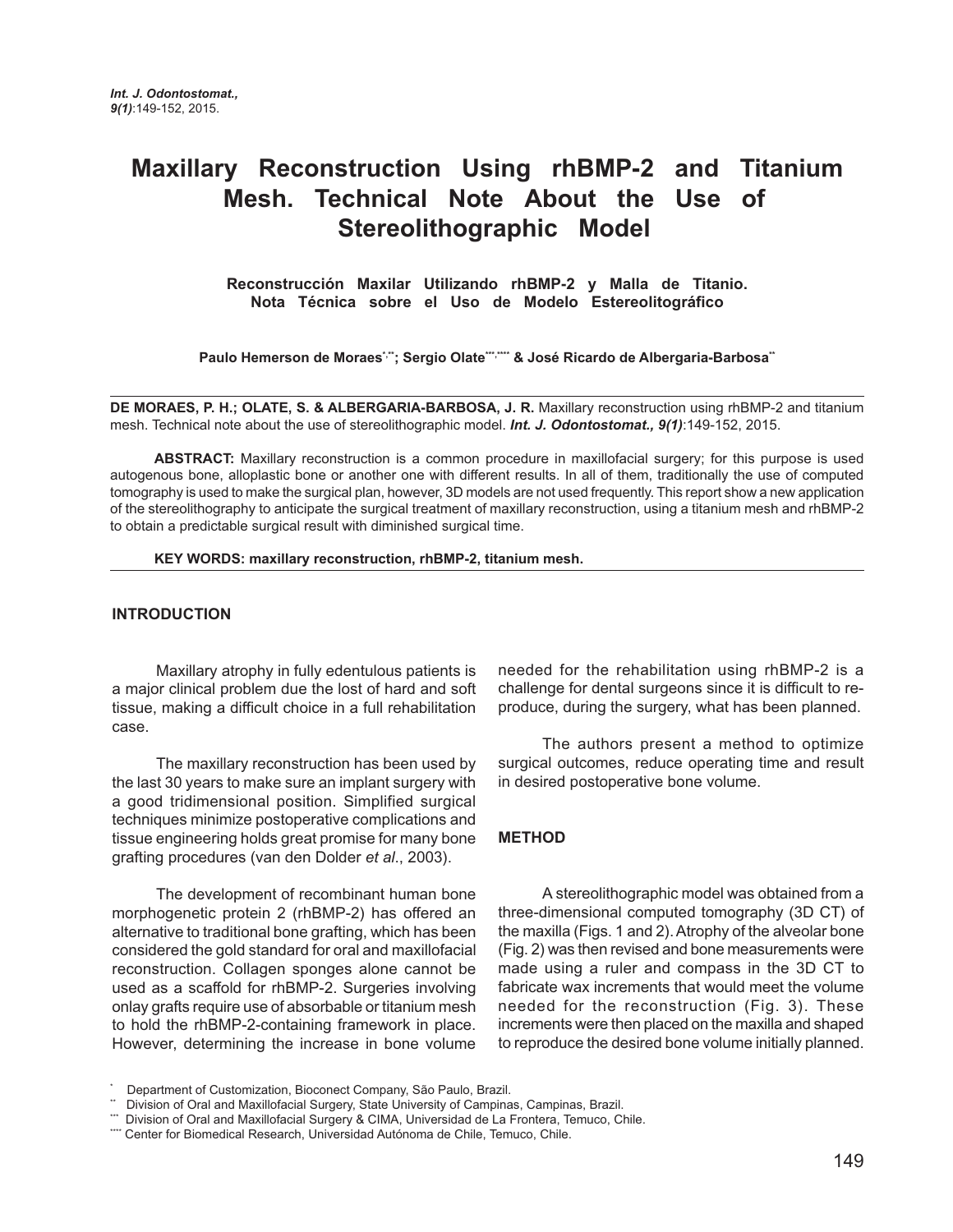**DE MORAES, P. H.; OLATE, S. & ALBERGARIA-BARBOSA, J. R.** Maxillary reconstruction using rhBMP-2 and titanium mesh. Technical note about the use of stereolithographic model. *Int. J. Odontostomat., 9(1)*:149-152, 2015.



Fig. 1. Computed tomography in a panoramic view showing a fully edentulous patient with a big bone resorption in the anterior and posterior maxilla.



Fig. 2. Stereolthographic model obtained from the CT. Is observed an important bone lost in the anterior maxilla.



Fig. 3. Stereolthographic model with a wax in the alveolus, to make an with continuous sutures. augmentation procedure in relation to implant installation.

Next, a titanium mesh was trimmed and shaped to meet the dimensions of the wax increment (Fig. 4), as well as the area for mesh fixation (screws).

With regard to the surgery, vestibular approach was used to expose the maxilla. The incision is usually placed approximately 3 to 5 mm superior to the mucogingival junction. Leaving unattached mucosa on the alveolus facilitates closure. The surgeon should not make the incision more superior in the anterior region because entrance into the piriform aperture, with damage nasal mucosa.

After the maxillary vestibular approach, access to the maxillary sinus was carried out using an ultrasonic diamond bur (Satelec®, Action Group, Merignac, France). The sinus membrane was lifted and a rhBMP-2 containing collagen sponge inserted to increase bone height in the posterior maxilla. The preshaped mesh was then installed by initially fixing its superior part with screws. It was then filled with the sponge according to what was previously planned and its inferior part fixed (Fig. 5). Finally, a juxtaposition of the mucosa was attained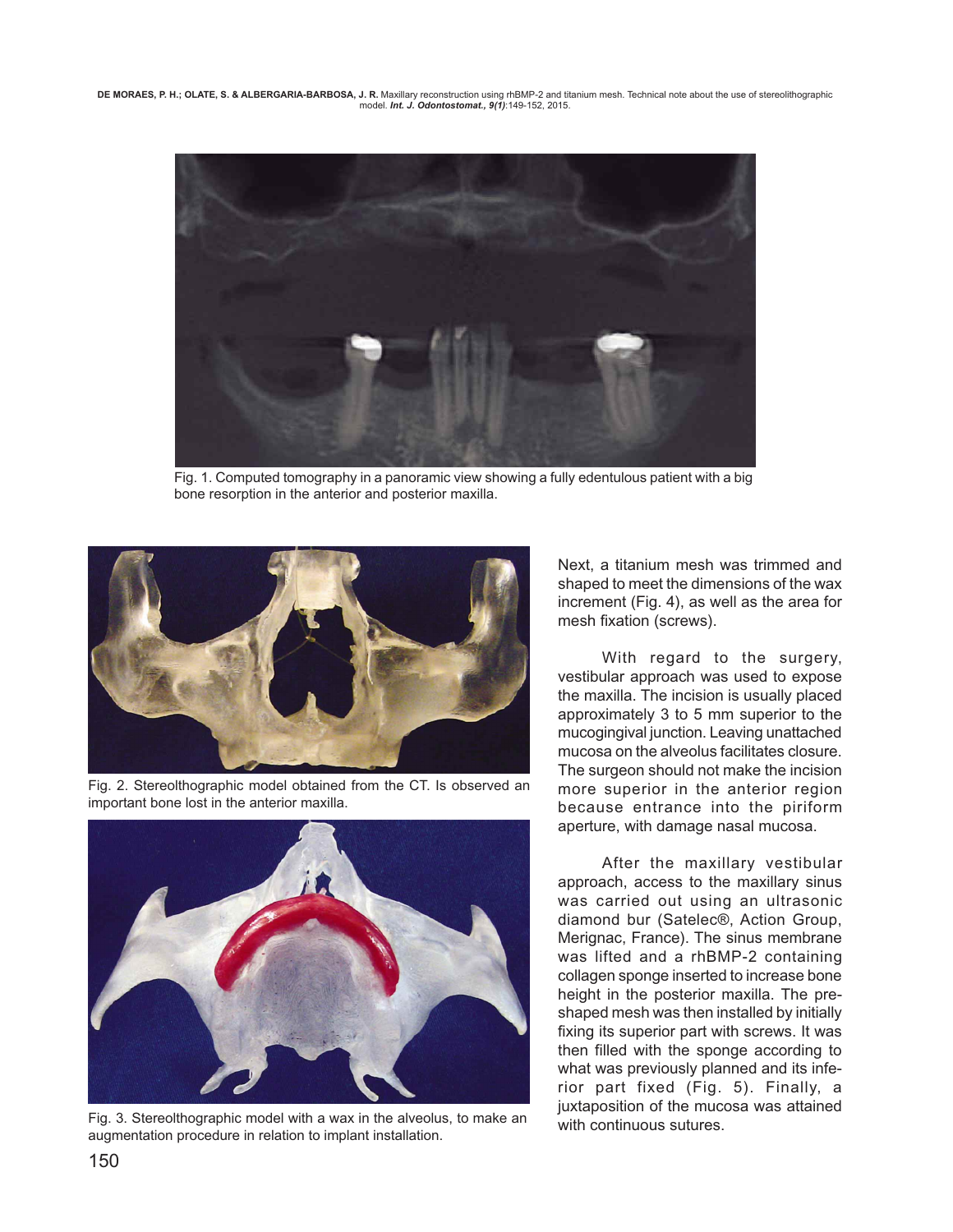**DE MORAES, P. H.; OLATE, S. & ALBERGARIA-BARBOSA, J. R.** Maxillary reconstruction using rhBMP-2 and titanium mesh. Technical note about the use of stereolithographic model. *Int. J. Odontostomat., 9(1)*:149-152, 2015.



Fig. 4. Stereolthographic model with a wax and a conventional titanium mesh. The mesh is manipulate in relation to the bone graft.



Fig. 5. Intra operative view showing a adequately adaptation of the titanium mesh.



Fig. 6. Five months follow-up showing the screw position and the increase of bone.



Fig. 7. Lateral view of the maxilla showing the titanium mesh position; the reconstruction is obtained using rhBMP-2

 A 5-month follow-up was realized. The evaluation with 3D TC shows a bone augmentation without problem (Figs. 6 and 7). Was not observed exposure of the mesh and bone contouring was obtained.

# **DISCUSSION**

Conventionally, maxillary bone reconstruction with rhBMP-2 is empirically carried out. The mesh is shaped during the surgery, thus making it difficult to quantify the bone volume needed for a reconstruction for secondary dental implants surgery. The vestibular approach is more likely to prevent tissue suture dehiscence due to the non-keratinized mucosa in this area.

This technique offers a surgical instrumentation that allows the surgeon to obtain a bone volume according to that pre-surgically planned. Moreover, it optimizes the surgical outcomes and reduces operating time. No postoperative complications regarding this technique has been reported.

The use of titanium mesh for maxillary reconstruction has been used in different conditions; in the 90´s Kessler & Hardt (1996), used titanium mesh to make a new support in the maxillary sinus lateral wall, showing success based in prevention of soft tissue prolapse and preservation of the facial contour. Liu *et al*. (2006), showing good results when was used in small or big oncologic resection Another research, show same results in big reconstruction of the palatomaxillary area (Sun *et al*., 2009). In post-traumatic deformity, titanium mesh is a good strategy to maintain the facial contouring (Arcuri *et al*., 2012).

For dental implant indications, the use of titanium mesh for reconstruction of the atrophic alveolus was first introduced by Dr. Philip Boyne in 1985, showing a follow-up of 15 patients for 3 to 10 year without problem.